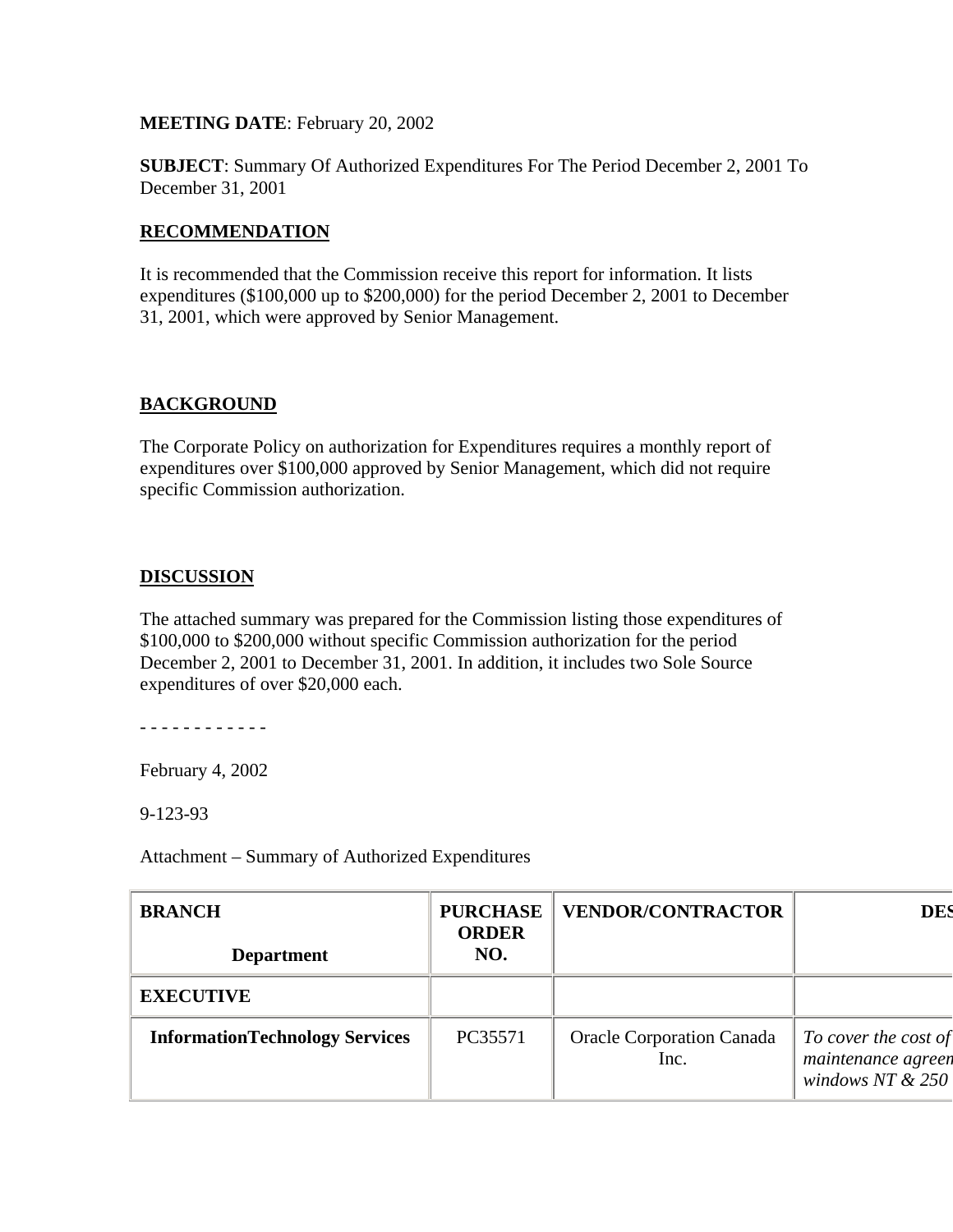|                                       |         |                                         | the period Decembe<br>2003.                                                                                                                                                                                                                                                               |
|---------------------------------------|---------|-----------------------------------------|-------------------------------------------------------------------------------------------------------------------------------------------------------------------------------------------------------------------------------------------------------------------------------------------|
|                                       |         |                                         |                                                                                                                                                                                                                                                                                           |
|                                       | PC35626 | IBM Canada Inc.                         | Technical Assistanc<br>implement an open<br>and mainframe integ                                                                                                                                                                                                                           |
|                                       |         |                                         | Sole Source: Only of<br>software available t<br>meet the TTC's bus<br>provide all of the re<br>on the Commission<br>any planned future<br><b>Commission standa</b><br>a strong/secure mai<br>will survive over the<br>requirement since i<br>application server n<br>established, well-kn |
|                                       |         |                                         |                                                                                                                                                                                                                                                                                           |
| <b>Materials &amp; Procurement</b>    | PC35593 | Kone Inc.                               | Supply of various m<br>to support Escalator<br>required basis for th<br>December 31, 2002.                                                                                                                                                                                                |
| <b>CORPORATE</b>                      |         |                                         |                                                                                                                                                                                                                                                                                           |
| <b>Human Resources</b>                | PC35417 | Sheraton Parkway Toronto<br>North Hotel | Contract to supply <i>l</i><br>negotiations comme<br>February 1, 2002 at<br>negotiations with th<br>(approximately Apri                                                                                                                                                                   |
|                                       |         |                                         |                                                                                                                                                                                                                                                                                           |
| <b>Marketing &amp; Public Affairs</b> | PC35565 | Market Facts of Canada Ltd.             | To provide services<br>going TTC Ridershi<br>Market Research in                                                                                                                                                                                                                           |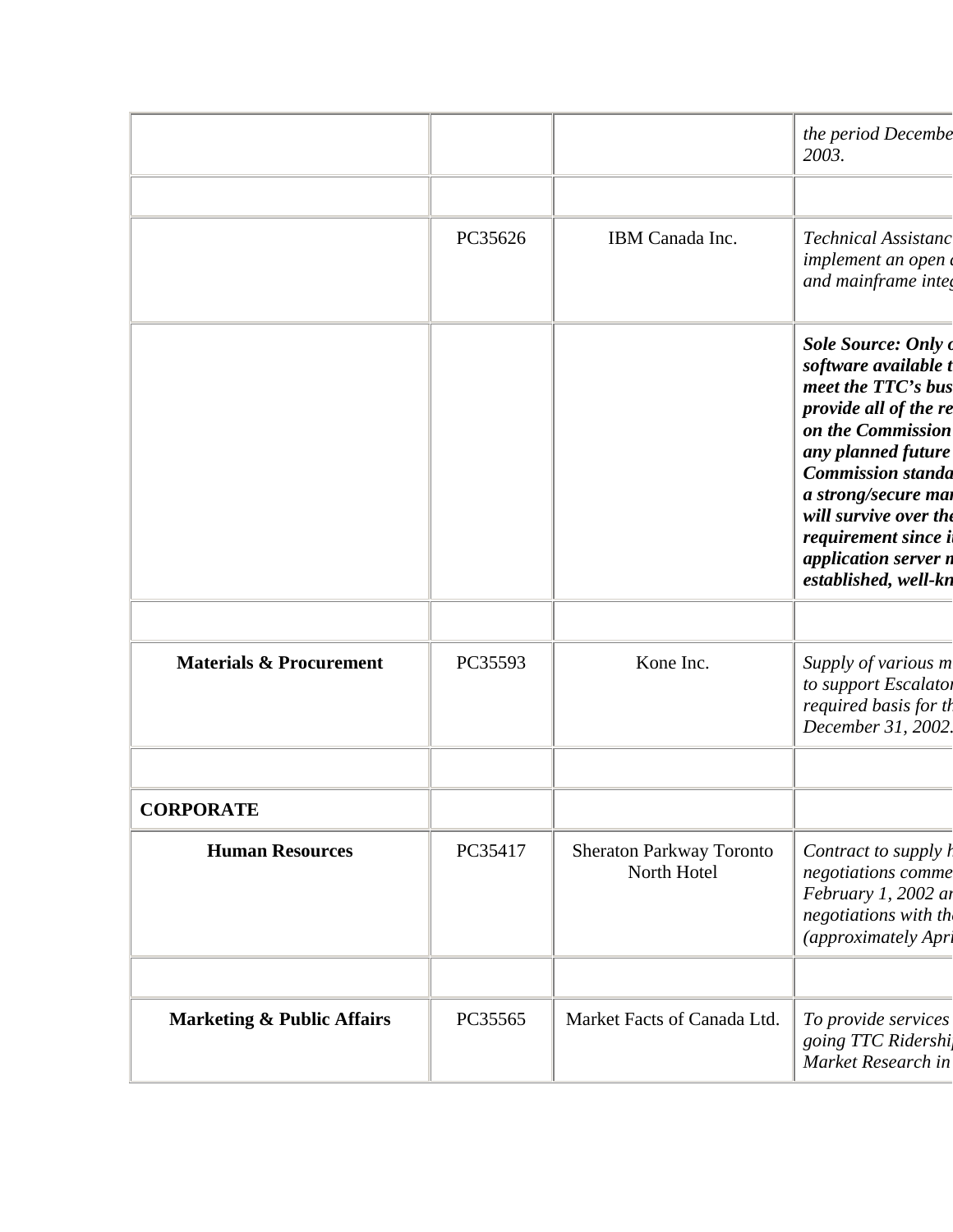| <b>BRANCH</b><br><b>Department</b>       | <b>PURCHASE</b><br><b>ORDER</b><br>NO. | <b>VENDOR/CONTRACTOR</b>                            | <b>DES</b>                                                                                                                                                                                                                                |
|------------------------------------------|----------------------------------------|-----------------------------------------------------|-------------------------------------------------------------------------------------------------------------------------------------------------------------------------------------------------------------------------------------------|
| <b>OPERATIONS</b>                        |                                        |                                                     |                                                                                                                                                                                                                                           |
| <b>Service Planning</b>                  | PC35600                                | City of Toronto Works &<br><b>Emergency Service</b> | Funding for City of<br>Traffic Signal contre<br>priority equipment v<br>give priority to stree<br>intersections. This e<br>on King, Queen, St.<br>Dufferin, and Bathu<br>for full maintenance<br>Downsview and Yor<br>period January 1, 2 |
|                                          |                                        |                                                     |                                                                                                                                                                                                                                           |
| <b>Signals/Electrical/Communications</b> | PC35591                                | Gerrie Electric Wholesale<br>Limited                | Supply of 225 Ea. O<br><b>Pushbutton Switche.</b><br>platforms.                                                                                                                                                                           |
|                                          | P31W01917                              | Smith & Long Limited                                | Glenayr substation<br>Sections. The work<br>work to the high vol<br>substation.                                                                                                                                                           |
|                                          |                                        |                                                     | <b>Sole Source: Award</b><br>have previously wor<br>the Commission. Di                                                                                                                                                                    |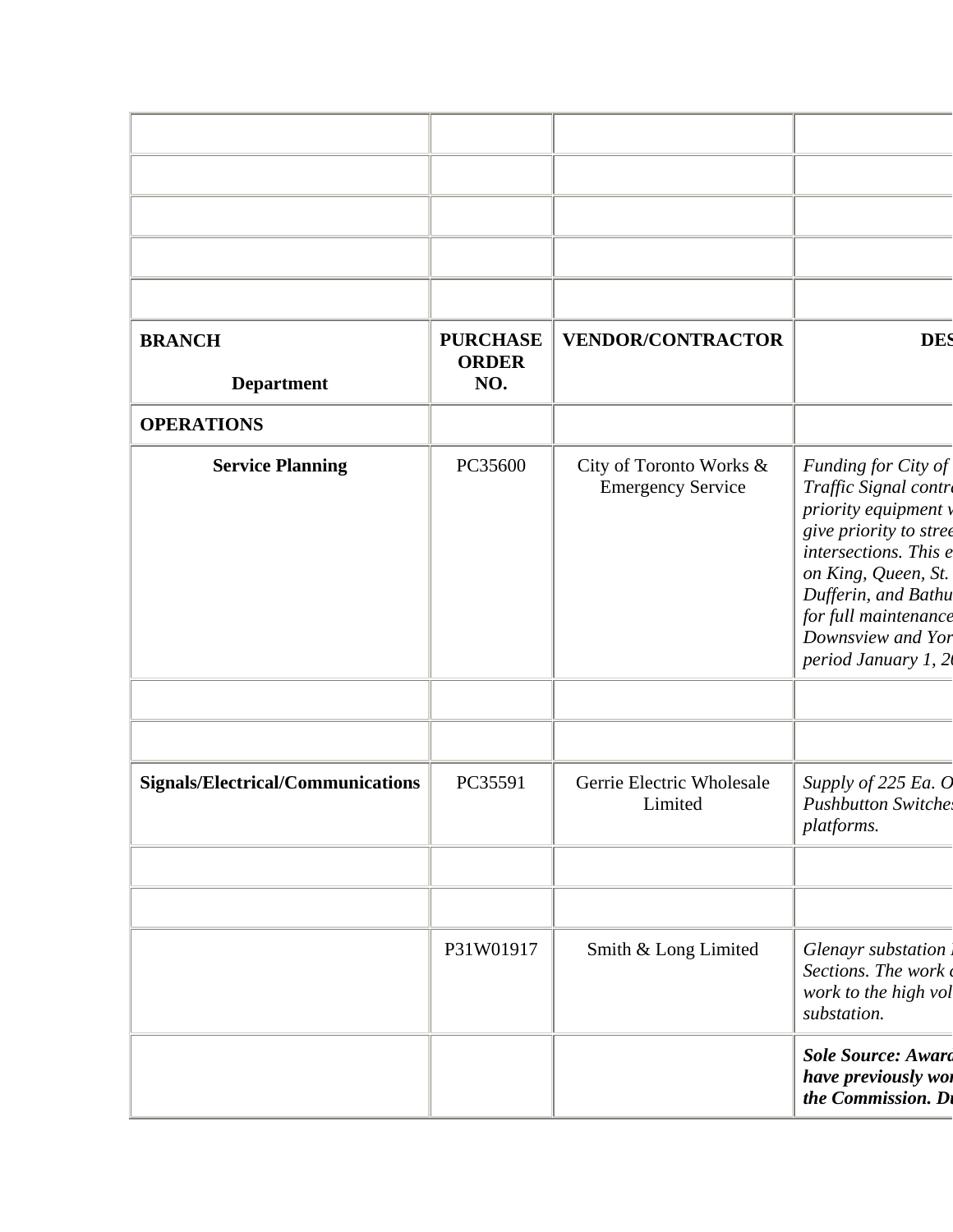|                                    |                                        |                          | inspection and repa<br>damage to compone<br>nature of the requir<br>to commence work<br>Long are qualified<br>their familiarity wit<br>quick response to a<br>result of their existi<br>and repair work. Th<br>in work of this natu |
|------------------------------------|----------------------------------------|--------------------------|-------------------------------------------------------------------------------------------------------------------------------------------------------------------------------------------------------------------------------------|
| <b>Streetcar Maintenance</b>       | PC35639                                | Wajax Industries         | Repairs to Overhead<br>annual re-certificati<br>mechanical, structul<br>tests, on nine overhe<br>truck for the period<br>December 7, 2002.                                                                                          |
|                                    |                                        |                          |                                                                                                                                                                                                                                     |
| <b>BRANCH</b><br><b>Department</b> | <b>PURCHASE</b><br><b>ORDER</b><br>NO. | <b>VENDOR/CONTRACTOR</b> | <b>DES</b>                                                                                                                                                                                                                          |
|                                    | PP126333                               | D.J. Industrial Sales    | Supply of 45 sets of<br>(under car pneumat<br>streetcars).                                                                                                                                                                          |
| <b>Track &amp; Structure</b>       | PC35409                                | L-Kopia Inc.             | Supply of Laser Sca<br>scan of tunnels of th                                                                                                                                                                                        |